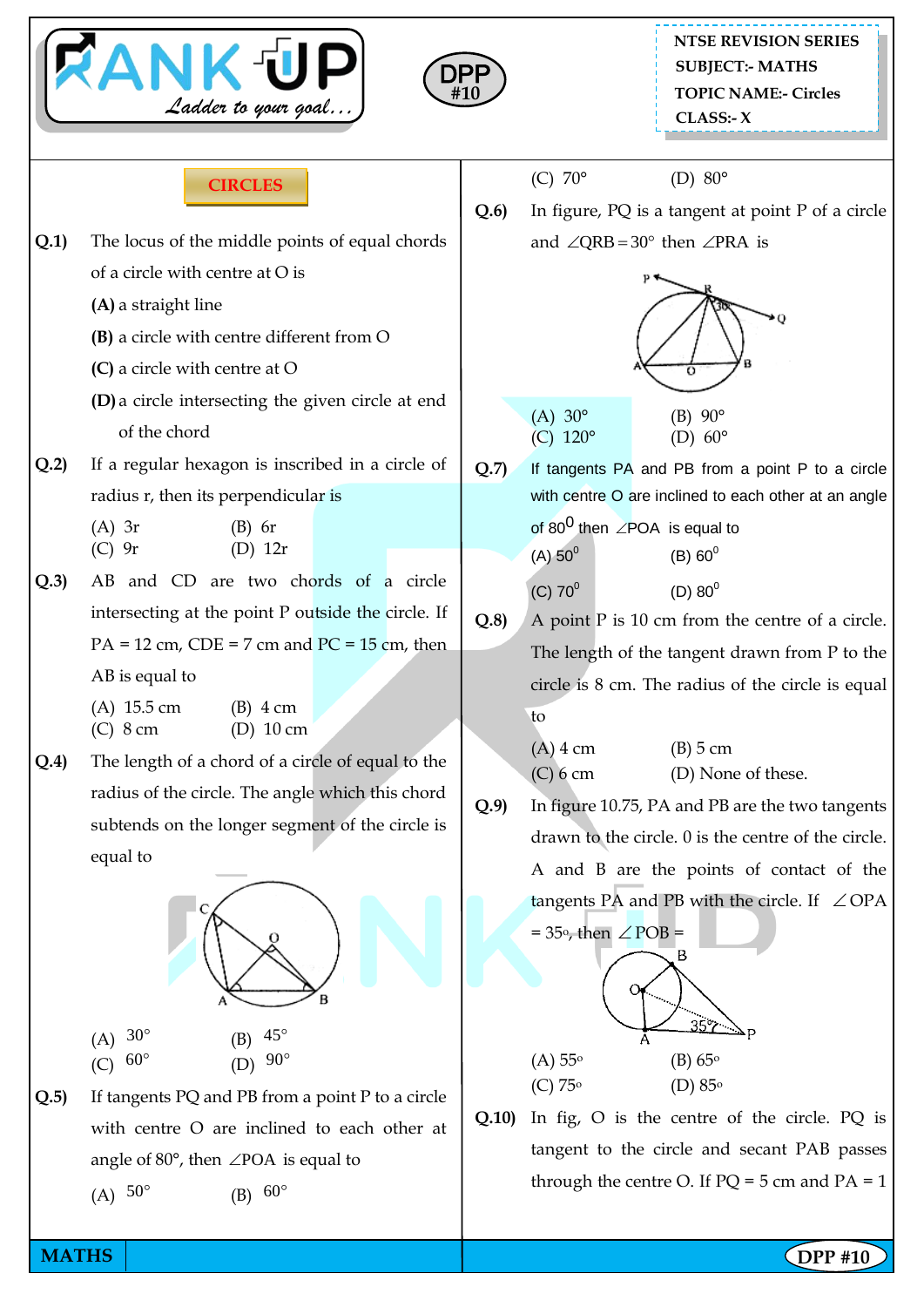



cm, then the radius of the circle is



(A) 8 cm (B) 12cm (C) 10cm (D) 6cm

**Q.11)** From a point Q, the length of the tangent to a circle is 24 cm and the distance of Q from the centre is 25cm. The radius of the circle is

(A) 7 cm (B) 12 cm

(C) 15cm (D) 24.5 cm

**Q.12)** If tangents PA and PB from a point P to a circle with centre O are inclined to each other at an angle of  $80^{\circ}$  then  $\angle$  POA is equal to

 $(A) 50°$  (B) 60<sup>o</sup> (C)  $70^{\circ}$  (D)  $80^{\circ}$ 

- **Q.13)** PQ is a tangent drawn from a point P to a circle with centre O and QOP is a diameter of the circle such that  $\angle$  POR = 120°, then  $\angle$  OPQ is
	- $(A) 60^{\circ}$  (B)  $45^{\circ}$  $(C) 30^{\circ}$   $(D) 90^{\circ}$
- **Q.14)** In the adjoining figure, if AD, AE and BC are tangents to the circle at D, E and F respectively. Then,



- $(A) AD = AB + BC + CA$  $(B)$  2AD = AB + BC + CA  $(C)$  3AD = AB + BC + CA  $(D)$  4AD = AB + BC + CA
- **Q.15)** The quadrilateral formed by angle bisectors of a cyclic quadrilateral is a
- (A) rectangle
- (B) square
- (C) parallelogram
- (D) cyclic quadrilateral
- **Q.16)** In the given figure, AB is the diameter of the circle. Find the value of  $\angle$  ACD:



**Q.17)** In the given figure, PQ is the tangent of the circle. Line segment PR intersects the circle at Nand R.PQ = 15 cm, PR = 25 cm, find PN:



(A) 15 cm (B) 10 cm (C) 9 cm (D) 6 cm

**Q.18)** In the given figure, there are two circles with the centres O and O' touching each other internally at P. Tangents TQ and TP are drawn to the larger circle and tangents TP and TR are drawn to the smaller circle. Find TQ : TR

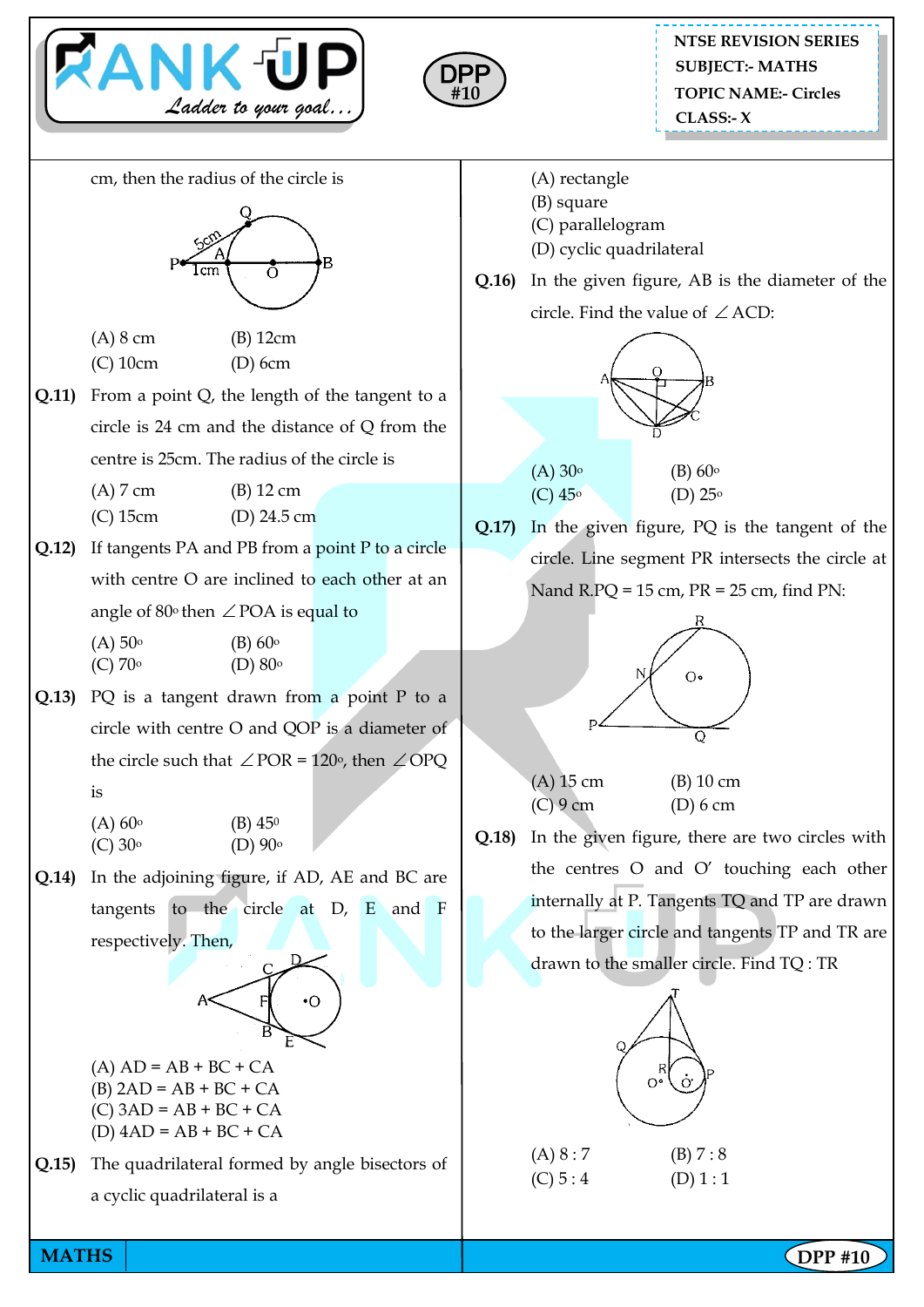



**Q.19)** ABCD is a cyclic quadrilateral PQ is a tangent at B. If  $\angle$  DBQ = 65°, then  $\angle$  BCD is :  $(A) 35^{\circ}$  (B)  $85^{\circ}$ (C)  $115^{\circ}$  (D)  $90^{\circ}$ **Q.20)** In the given figure,  $AP = 2$  cm,  $BP = 6$  cm and  $CP = 3$  cm. Find  $DP$ : (A) 6 cm (B) 4 cm (C) 2 cm (D) 3 cm **Q.21)** In the given figure,  $AP = 3$  cm,  $BA = 5$  cm and  $CP = 2$  cm. Find  $CD$ : (A) 12 cm (B) 10 cm (C) 9 cm (D) 6 cm **Q.22)** Three circles touch each other externally. The distance between their centre is 5 cm. 6 cm and 7 cm. Find the radii of the circles : (A) 2 cm, 3 cm, 4 cm (B) 3 cm, 4 cm, 1 cm (C) 1 cm, 2.5 cm, 3.5 cm (D) 1 cm, 2 cm, 4 cm **Q.23)** If AB is a chord of a circle, P and Q are two points on the circle different from A and B, then: (A) the angle subtended by AB at P and Q are either equal or supplementary .

- (B) the sum of the angles subtended by AB at P and Q is always equal two right angles.
- (C) the angles subtended at and Q by AB are always equal.
- (D) the sum of the angles subtended at P and Q is equal to four right angles.
- **Q.24)** In the given figure, CD is a direct common tangent to two circles intersecting each other at





**Q.25)** ABC is a right angled triangle AB = 3 cm, BC = 5 cm and AC = 4 cm, then the inradius of the





```
(A) 1 cm (B) 1.25 cm
(C) 1.5 cm (D) none of these
```
**Q.26)** In the adjoining figure O is the centre of the circle.  $\angle$  AOD = 120°. If the radius of the circle be 'r', then find the sum of the areas of quadrilaterals AODP and OBQC:





(B)  $3\sqrt{3}r^2$ (D) None of these

**MATHS NATHS Example 2018**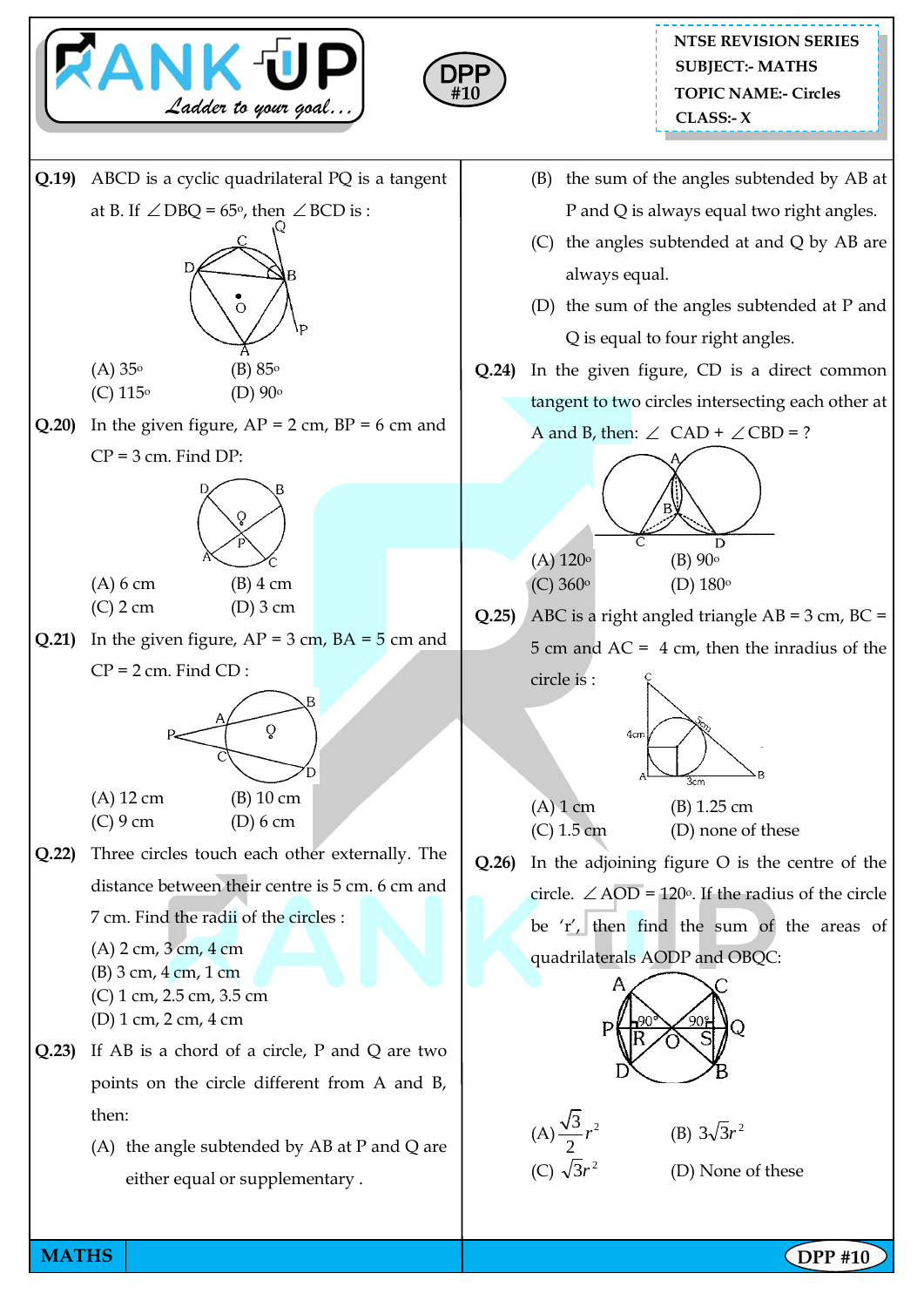



**NTSE REVISION SERIES TOPIC NAME:- Circles CLASS:- X SUBJECT:- MATHS**

**Q.27)** In the given diagram O is the centre of the circle and CD is a tangent,  $\angle$  CAB and  $\angle$  ACD are supplementary to each other  $\angle$  OAC 30°. Find the value of  $\angle$  OCB :



- $(A) 30^{\circ}$  (B)  $20^{\circ}$  $(C)$  60<sup>o</sup> (D) None of these
- **Q.28)** In the given figure 'O' is the centre of the circle SP and TP are the two tangents at S and T respectively.  $\angle$  SPT is 50°, the value of  $\angle$  SQT



 $(A)$  125<sup>o</sup> (B) 65<sup>o</sup>  $(C)$  115<sup>o</sup> (D) None of these

is :

- **Q.29)** Let ABCD be a square of side length l, and a circle passing through B and C, and touching AD. The radius of circle is
	- $(A) \frac{3}{8}$  $(B) \frac{1}{2}$  $(C) \frac{1}{\sqrt{2}}$  $(D) \frac{5}{8}$
- **Q.30)** In figure, AT is a tangent to the circle with centre O such that  $OT = 4$  cm and  $\angle OTA =$ 30°. Then AT is equal to



(C)  $2\sqrt{3}$  cm (D)  $4\sqrt{3}$  cm